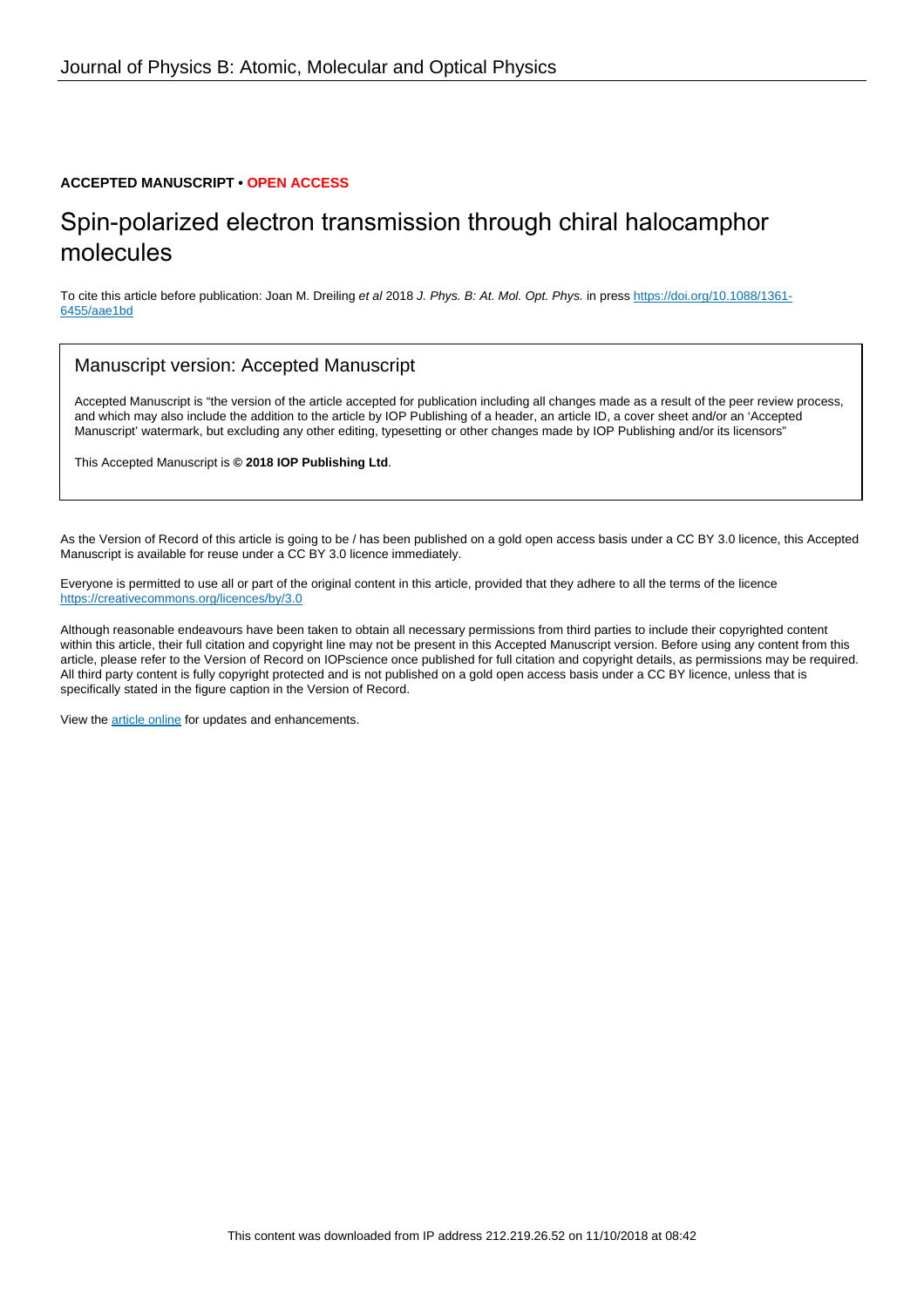Ĭ

# **Spin-polarized electron transmission through chiral halocamphor molecules**

J.M. Dreiling<sup>1</sup>\*, F.W. Lewis<sup>2</sup>, and T.J. Gay<sup>1</sup>

<sup>1</sup> Jorgensen Hall, University of Nebraska, Lincoln, Nebraska 68588-0299, USA

 Department of Applied Sciences, Faculty of Health and Life Sciences, Northumbria University, Newcastle upon Tyne, NE1 8ST, UK

\*Correspondence to jmdreiling2@gmail.com. Current address: Honeywell International, Broomfield, Colorado 80021, USA

**Abstract**: We have measured electron-circularly-dichroic asymmetries when longitudinallypolarized (chiral) electrons are scattered quasi-elastically by chiral halocamphor molecules: 3 bromocamphor  $(C_{10}H_{15}BrO)$ , 3-iodocamphor  $(C_{10}H_{15}IO)$ , and 10-iodocamphor. The proposed dynamic origins of these asymmetries are considered in terms of three classical models related to Mott scattering, target electron helicity density, and spin-other-orbit interactions. The asymmetries observed for 3-bromocamphor and 3-iodocamphor scale roughly as  $Z^2$ , where Z is the nuclear charge of the heaviest atom in the target molecule, but the scaling is violated by 10 iodocamphor, which has a smaller asymmetry than that for 3-iodocamphor. This is in contrast to the asymmetries in the collision channel associated with dissociative electron attachment, in which 10-iodocamphor has a much larger asymmetry. All of the available electron-circularlydichroic data taken to date are considered in an effort to systematically address the dynamical cause of the observed chiral asymmetries. **Spin-polarized electron transmission through chiral halocamphor molecules<br>
50 Accepted Manuscript (EW, Levels', and T.J. Gay<br>
10 Accepted Manuscript (Sectorals, Lincoln, Nebruska 68584-0299, USA<br>
10 Presents agent Typica**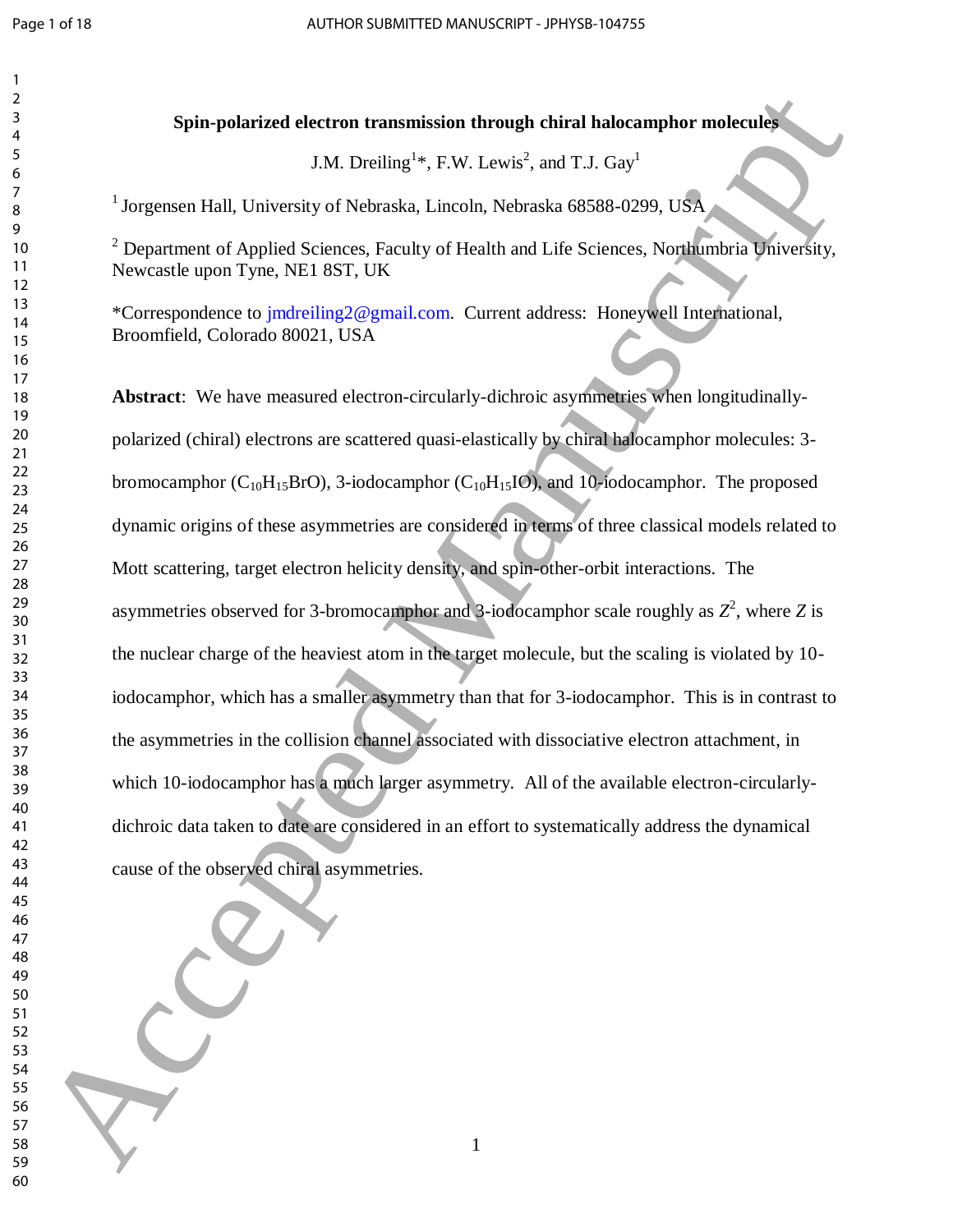When longitudinally-polarized electrons scatter from gas-phase chiral molecules, the scattering cross section for a given collision channel will generally depend on the chirality of both collision partners. This was first demonstrated more than two decades ago with targets of  $Yb(hfc)$ <sub>3</sub> for the quasi-total scattering cross section measured by the beam-attenuation, or "transmission" method [1]. These studies were subsequently extended to a variety of other molecules; all non-zero chiral effects measured to date have involved molecules containing at least one atom with a relatively high atomic number ( $\geq$  35) [2,3]. Recently, similar "electron dichroic" effects were seen in electron-induced dissociative reactions ("dissociative electron attachment" or DEA) in 3 bromocamphor and 3- and 10-iodocamphor [4,5]. In all these experiments, the chiral sensitivity of a given reaction channel is characterized by an asymmetry parameter *a*: When kneg indiringly probibited electrons scatter from gas-phase chiral nobecales, the scalinging<br>
expose section for a given collision channel will generally depend on the chirality of both collision<br>
partners. This was

$$
a_{+(-)} = (I \uparrow - I \downarrow) / (I \uparrow + I \downarrow)_{+(-)}, \tag{1}
$$

where *I* corresponds to the detected current for a given scattering channel with spin-forward (*↑*) or spin-backward (*↓*) incident electrons. The "+" and "-" subscripts refer to the handedness of the chiral target. Experiments with gas-phase chiral targets have an advantage over those with fixed targets in that any measured non-zero value of *a* constitutes a clean signature of the effect of target chirality in the scattering process; fixed-target experiments can exhibit similar effects due solely to chiral collision geometry. The disadvantage of random target orientation is that the values of *a* are generally quite small, rarely exceeding  $2 \times 10^{-4}$ . An interesting exception to this is the case of 3-iodocamphor in the DEA channel, for which *a* is about an order of magnitude larger [5].

While the chiral symmetry of these experiments permits *a* to be non-zero, it provides no clues as to the dynamical mechanisms that might produce such electron-dichroic effects. The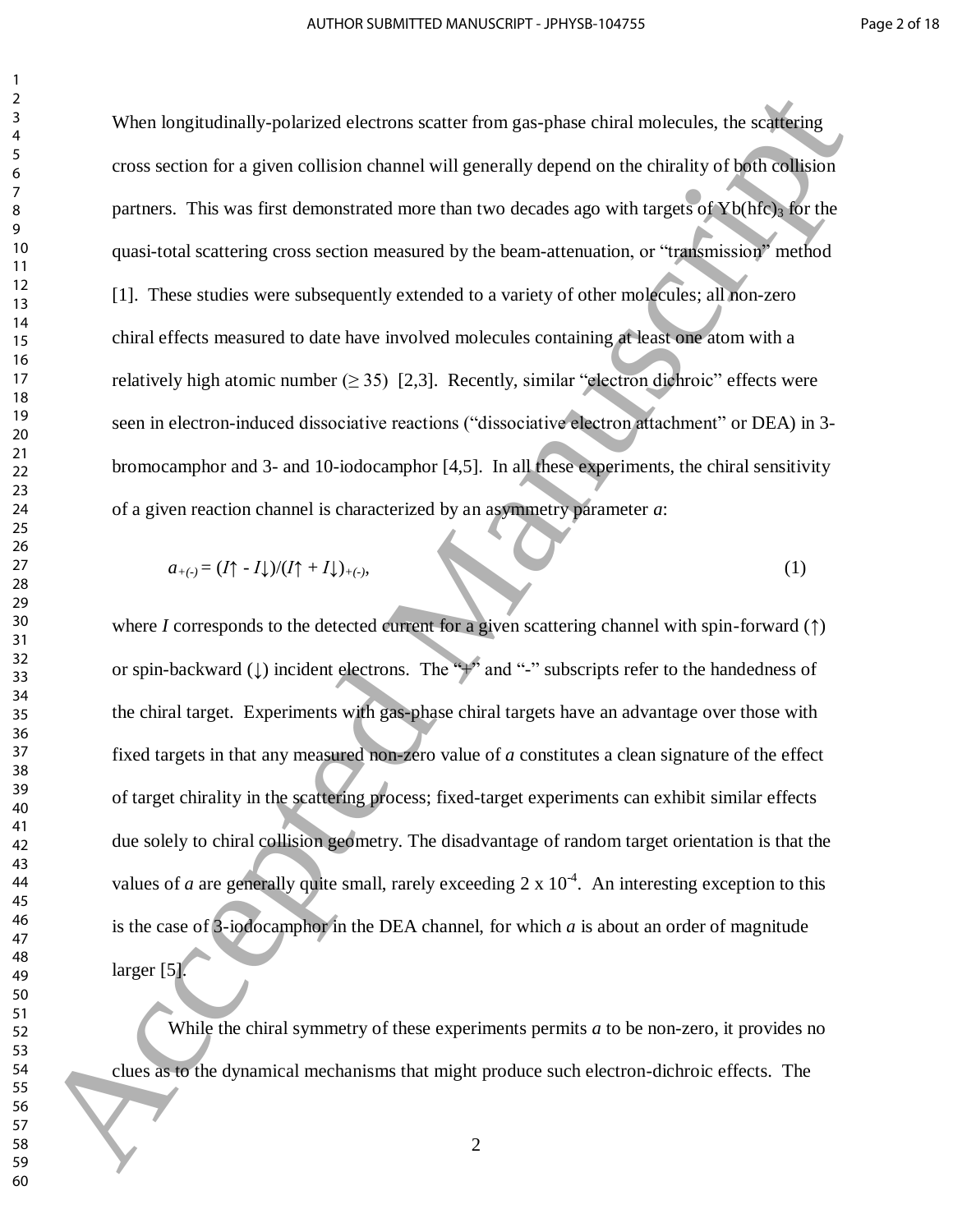studies mentioned above have generally been designed to answer this question by varying either the molecular target's *Z* - the atomic number of the molecule's heaviest atom - or the target's stereochemical structure, or both. These efforts have largely failed to provide unambiguous evidence of a specific, generally applicable mechanism of chiral selectivity [5-7]. Moreover, no broad theoretical effort has yet been mounted to shed light on this problem. The experiments reported here, measurements of transmission asymmetries with 3-bromocamphor and 3- and 10 iodocamphor, provide new information relevant to some aspects of chirally-sensitive scattering, but they also fail to identify a single, overarching dynamical scattering model that explains the asymmetries we observe. Nonetheless, they do permit us to make the most comprehensive assessment to date of chiral collision dynamics in electron-molecular collisions. calatios mentioned above have generally been designed to answer this question by varying attent the molecular target's Z- the atomic number of the molecule's horvist atomic or the function of the molecular targetic  $\frac{1}{$ 

 Three qualitatively different mechanisms have been proposed in the literature to account for electron circular dichroism in both transmission and in DEA. We refer to them as "Mott/plural scattering", "spin-other-orbit coupling", and "helicity-density" dynamics (see figure 1). They are discussed here specifically for transmission measurements in terms of simple classical pictures that explain why one direction of longitudinal electron spin is more likely to be scattered than the other [6-12]. (Similar classical pictures that pertain to DEA have been described elsewhere [5].)

 In Mott/plural scattering [9], an incident electron is first Coulombically scattered away from the forward direction by a relatively light atom in the target (figure 1 (a)), changing the electron's momentum without significantly affecting its spin. Subsequent large-angle Mott scattering from the high-Z atom in the molecule has a preferential direction that depends on the incident electron's spin. This in turn can result in enhanced scattering back into the forward direction for, e.g., spin-forward electrons. In figure  $1(a)$ , the chirality of the molecule is such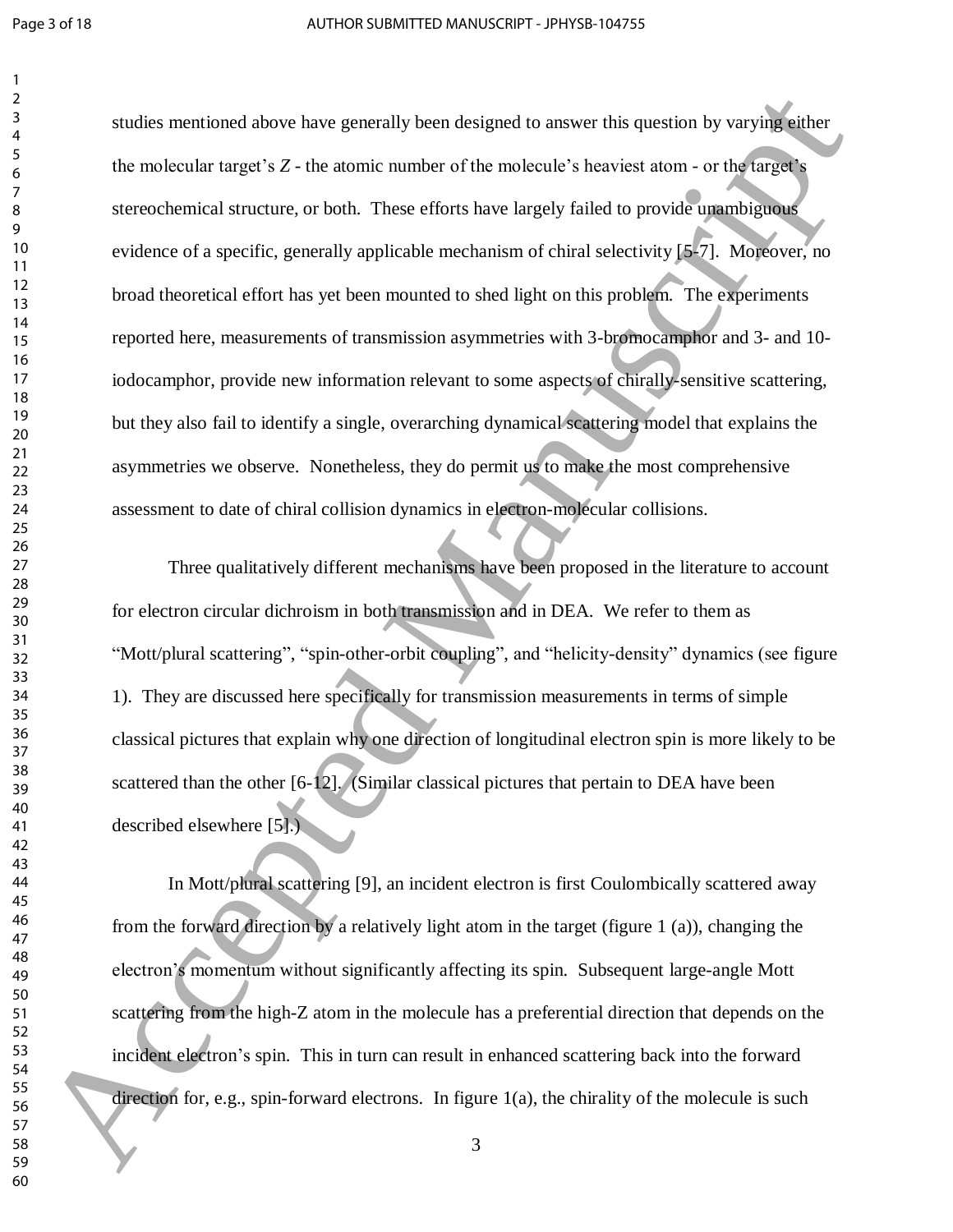that the lower atom, which could rescatter the electron with "backward" spin, is missing on average (illustrated as the crossed-out atom). While such an effect can also occur with an oriented achiral target, it would average to zero over all molecular orientations. Mott asymmetries of the type discussed here scale as  $Z^2$  [13].

 Spin-other-orbit interactions (figure 1(b)) occur due to current in the target molecule driven by the Coulombic impulse of an approaching electron [10, 11]. Thinking of a chiral molecule as a conducting helix, it is apparent that such a current will produce both electric and magnetic dipole moments that can act back on the approaching electron. The spin of the incident electron will interact with the magnetic moment produced by the induced orbital angular momentum of the target electrons (the "spin-other-orbit" coupling), leading to differences in scattering that depend on the electron's helicity. Interference between such induced electric and magnetic dipoles is responsible for optical activity in chiral samples [12]. This effect does not require the presence of a heavy atom in the molecule, but instead relies primarily on the molecular polarizability, which is more closely related to the molecular mass than *Z*. Thus if spin-other-orbit coupling is the primary mechanism for electron dichroic effects, one might expect there to be a correlation between *a* and the molecule's optical rotatory power (ORP), a quantification of a molecule's optical activity determined by measuring the angle of rotation that the electric field vector of linearly-polarized light experiences while passing through a chiral solution. Final is lower atom, which could researce the electron with "hackward" spin, is ensisting in<br>
source (illustrated as the crossed-out atom). While such an effect can also occur with an<br>
source (illustrated as the crossed-o

 Finally, the spin-orbit interaction between a high-Z nucleus and the electrons in a chiral molecule will generally lead to a non-zero expectation value of the "helicity density" operator, **σv**, for the electrons inside the molecule [6, 14, 15]. Here, **σ** and **v** are the electron spin and velocity vectors, respectively. This is true even though  $\langle \sigma \rangle = 0$  and  $\langle v \rangle = 0$ ; the chirality of the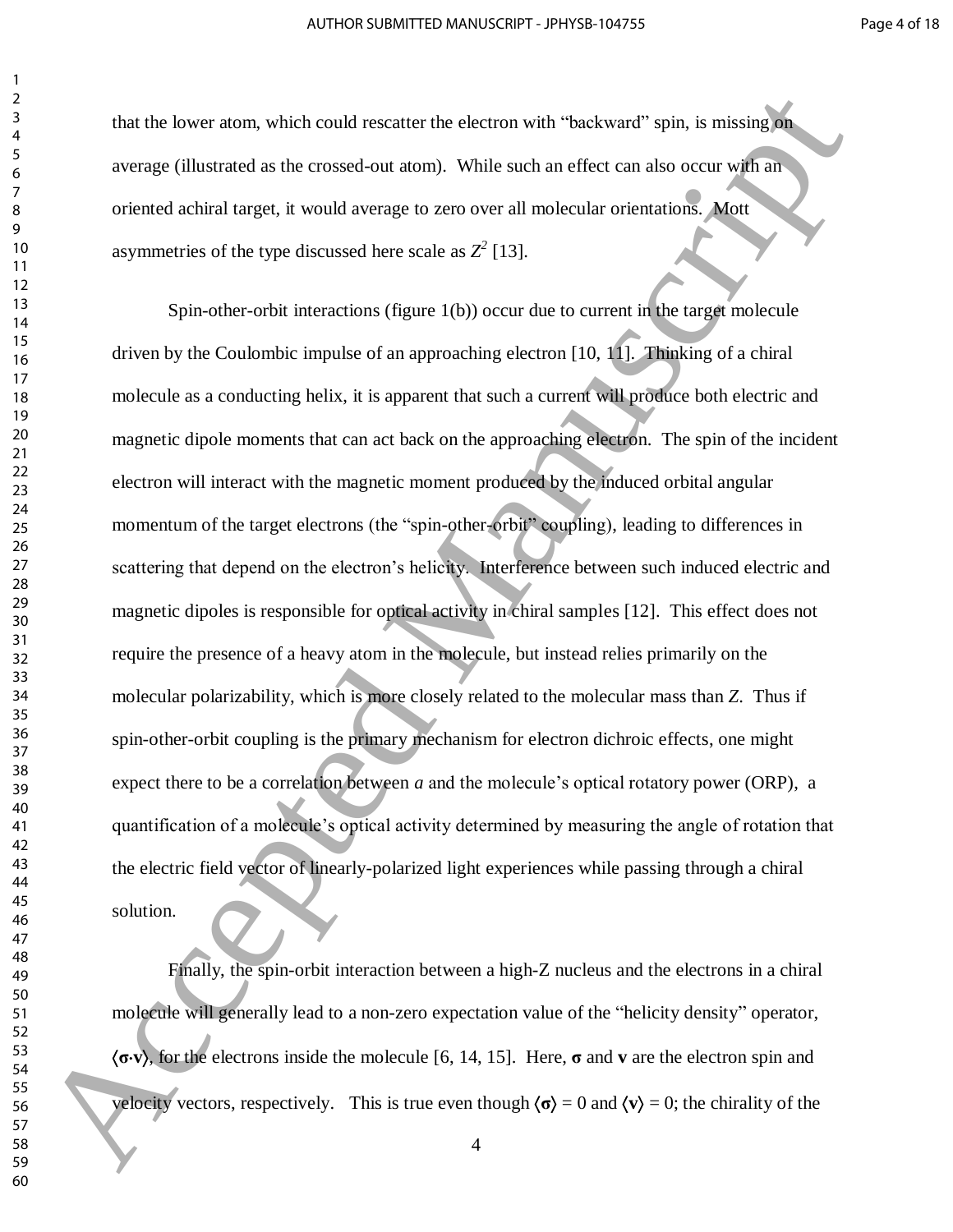target's stereochemistry manifests itself in the chirality of the target electrons. If a target electron is headed in a particular direction within the chiral molecule, its spin will have a non-zero average projection along that direction as well. Helicity density can affect electron scattering if a dynamical difference exists between the scattering of an incident electron by target electrons that have velocity components of opposite sign along the beam direction (figure 1(c)). Assume, for example, that only electrons with velocity components anti-parallel to the beam direction act to 

scatter incoming electrons to an appreciable angle, and that the target handedness is such that these electrons tend to have a component of spin parallel (as opposed to anti-parallel) to that direction. There would thus be a different cross section for the scattering of one incident electron helicity over the other because of the differences in the singlet *vs.* the triplet cross sections. Since the helicity density is produced primarily by the spin-orbit interaction of target electrons with the heaviest target nucleus, these effects should also scale as  $Z^2$  [14]. In the transmission experiments reported here, the targets are variants of camphor in which one hydrogen atom is replaced with either a bromine  $(Z = 35)$  or iodine  $(Z = 53)$  atom. Largets stereochemistry manifests itself in the chirality of the target electrons. If a target electron<br>is bracked in a particular direction as well. Helicity density can affect be small have a non-strong as<br>sweepe projec

These molecules were chosen because they have a reasonably high vapor pressure, they contain a high-*Z* atom, and we were able to either purchase or synthesize them in both enantiomeric forms. In the case of iodocamphor (see figure 2), the iodine was either attached at a position immediately adjacent to one of the molecule's chiral centers (3-iodocamphor, which we refer to as "3I"), giving a structure equivalent to 3-bromocamphor ("3Br"), or at a position separated from another chiral center by two serial bond lengths (10-iodocamphor, "10I").

In our previous measurements of DEA (as opposed to transmission) asymmetries with 3Br and 3I [4, 5], *a* scaled almost perfectly with  $Z^2$ . We were thus surprised when 10I, which we would have expected in a Mott/plural scattering picture to have significantly lower *a*, exhibited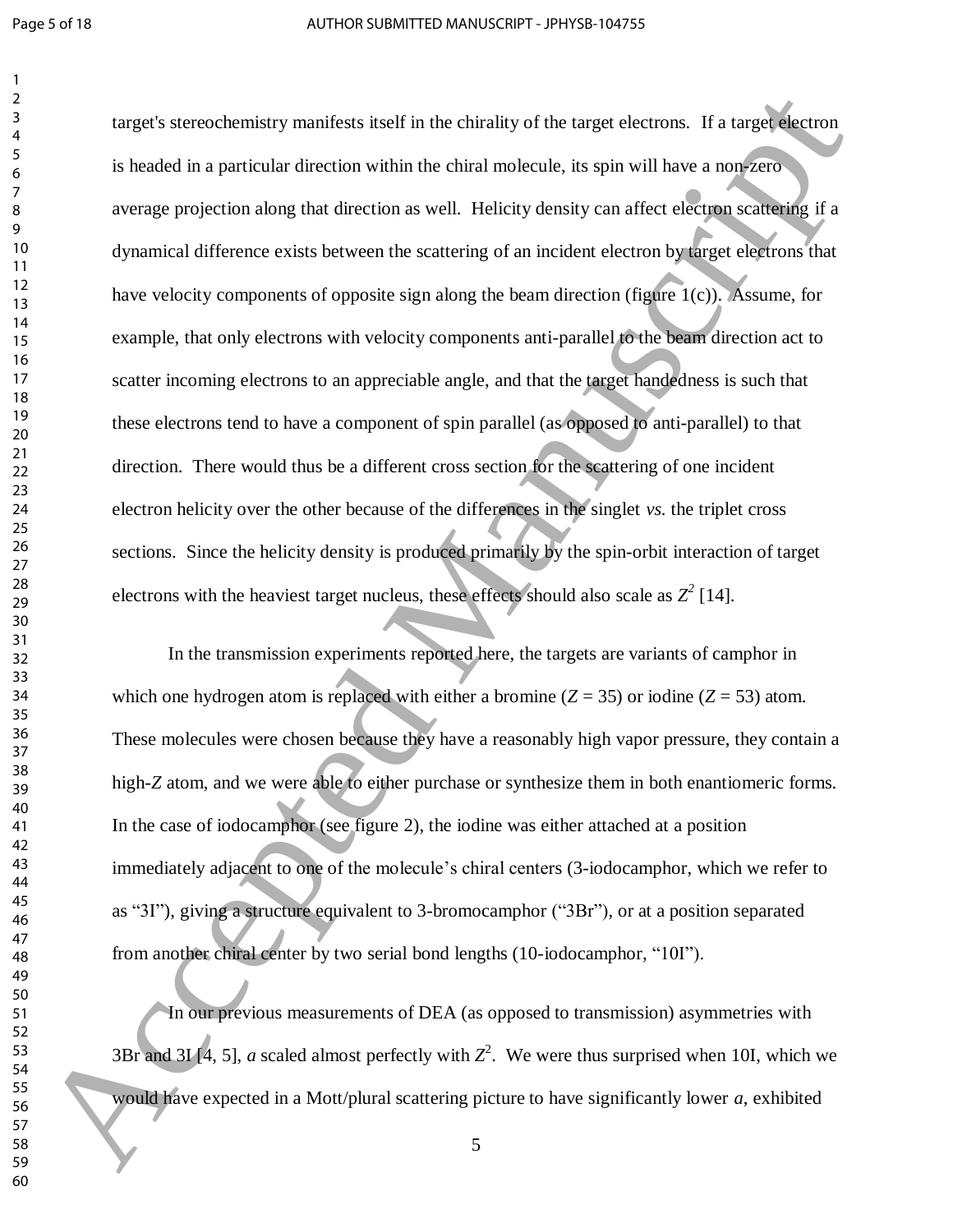instead the largest value of *a* observed to date ( $> 10^{-3}$ ). Our subsequent calculations of helicity density for 10I indicated much-reduced values compared with those for 3I. There was also no obvious correlation in our DEA data with the ORP of these compounds, apparently ruling out a spin-other-orbit mechanism. Thus, the chiral interaction mechanism(s) responsible for asymmetries in DEA could not be identified. The measurements of chiral asymmetry in transmission reported here were undertaken to clarify the role that the three mechanisms might play in a different interaction channel.

 The apparatus used for these measurements has been discussed elsewhere [4, 16], so only the most relevant details will be included here. Longitudinally-spin-polarized electrons were photoemitted from a GaAs photocathode [17], with the spin direction determined by the circular polarization of the incident light. The energy width of the electron beam was  $\sim 0.5 \text{ eV}$ , and its polarization was typically ~30% as measured by an optical polarimeter [18]. To reduce instrumental asymmetries, we made use of the feedback system described in reference [19] which combined a spatial filter and quarter-wave plate in the optical setup used for photoemission. The incident electron beam entered the target cell (depicted in figure 3) with the collision energy determined by the voltage applied to the inner target cell. The target cell was kept at ~100 °C to prevent target molecules from condensing on the electron-optic elements. Inside the target cell, the electron beam was scattered by a chirally-pure molecular target vapor through various interaction channels including, but not limited to, DEA, quasi-elastic scattering, and vibrational excitation. The voltages applied to the retarding meshes following the target cell (elements 6 and 7 in figure 3) were set to discriminate against electrons that had lost energy in collisions with target molecules, and therefore only the quasi-elastically-scattered electrons were allowed to pass out of the target cell and be collected in the Faraday cup. issues the largest value of a observed to due (> 10<sup>-2</sup>). Our subsequent calculations of highery<br>density for 101 indicated much-reduced values compared with those for 31. There was allowed<br>obvious correlation in our DEA d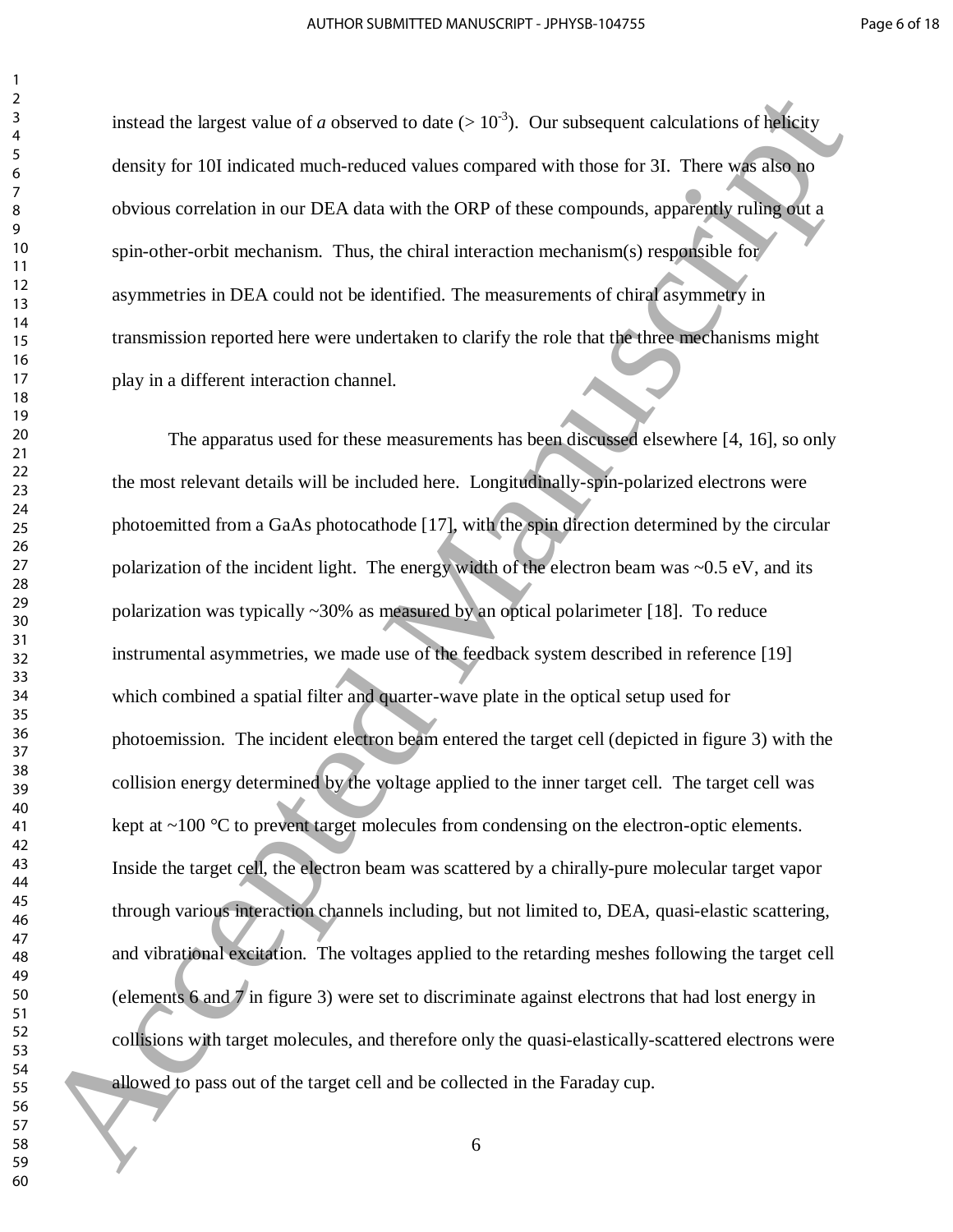To perform an asymmetry measurement, molecules of a given handedness were admitted to the target cell until the transmitted electron beam current was reduced to  $\sim$ 30% of its unattenuated value. The "transmission" asymmetry (equation (1)) for these experiments was determined with *I* being the Faraday cup current (designated as  $I_t$  in figure 3). A final asymmetry value, *A,* was calculated using

$$
A = a_2 - a_1 = \left[ (I \uparrow - I \downarrow) / (I \uparrow + I \downarrow) \right] - \left[ (I \uparrow - I \downarrow) / (I \uparrow + I \downarrow) \right]_+.
$$
 (2)

At each energy, *A* was measured ~10 times, and an average was found after applying Chauvenet's criteria [20] to the data. Statistical uncertainties are given by the standard deviation of the sample mean. By collecting data with two different settings of the quarter-wave plate that circularly polarized the light used to photoemit the electron beam [19], an overall phase shift was introduced into the experiment, and the sign of the measured asymmetry was therefore reversed. The systematic uncertainty was taken to be the absolute value of the sum of the measurements obtained with opposite quarter-wave plate settings. When data was taken with only one of the settings of the quarter-wave plate (as is the case for most of the 3Br data), only the statistical uncertainty is reported. When data was collected at both quarter-wave plate settings, the uncertainty was obtained by combining the statistical and systematic uncertainties in quadrature. To perform an asymmetry measurement, and<br>extrapally of the six and the same of the same of the same of the same of<br>the same of the same of the same of the same of the same of the same of<br>the same of the same of the same o

 Our transmission data for 3Br, 3I, and 10I are shown in figure 4. (In the following discussion, all values of *A* will be given in units of  $10<sup>4</sup>$ .) The differences between these data and those for DEA with the same targets [5] are striking. The values of *A* for 3Br in transmission have a maximum magnitude of ~0.7; those in DEA approach 4. In contrast with our DEA experiments, the *A*-values for the 10I targets in transmission are generally smaller than those for 3I. We assign the largest value for 3I to be 1.1(6) by taking the error-weighted average of the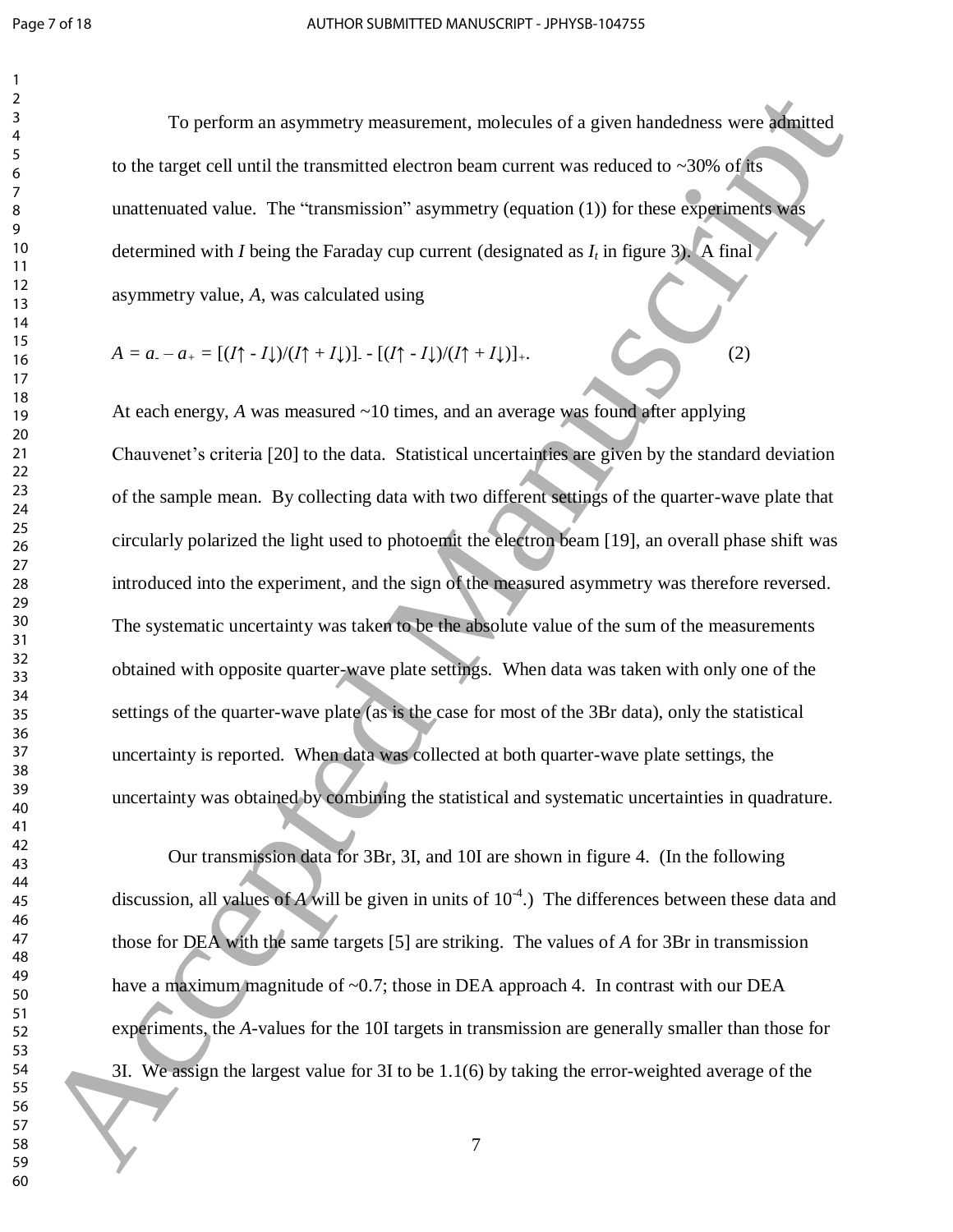magnitude of the data at 1.0 and 1.4 eV, whereas for 10I, we measure values of *A* that are consistent with zero. In contrast, the maximum *A* values in DEA for 3I and 10I are about 8 and 16, respectively!

 The current status of all electron-circular-dichroic measurements that have been made to date in both transmission and DEA [1-5, 8, 16] are summarized in figures 5-7. In order to assess the validity of the three mechanisms discussed above, we have plotted *A* values both as a function of  $Z^2$  and the ORP of the target. If the chiral scattering mechanism is best described by Mott/plural scattering or a helicity density picture, A should scale linearly with  $Z^2$ . Given the close connection between the spin-other-orbit picture of electron scattering and the magnetic/electric dipole interference responsible for optical activity, a clear correlation between *A* and the ORP would support a spin-other-orbit picture. The ORP values for all compounds were obtained from the Sigma-Aldrich website [21], with the exception of 3I and 10I, which were determined from references [22] and [23], respectively. All ORPs were measured using sodium D light  $(\lambda = 589$  nm). registrate of the data at 1.0 and 1.4 eV, whereas for 101, we measure values of A that are<br>
solution to the material and the material and the SE and 101 are about the set of the set of the set of the set of the set of the

 Figures 5-7 categorize data for three classes of molecular targets: camphor and some of its halocamphor and dihalocamphor derivatives, halomethylbutanes, and a class of rare-earth (lanthanide) NMR shift reagents in which three camphor-like-ligands (3- (heptafluorpropylhydroxymethylene)camphorate (hfc)) surround the rare-earth atom. The Münster group [1-3] has taken all of the halomethylbutane, the rare-earth hfc, and the dibromocamphor data, exclusively in transmission. Both the Münster group and our group have taken transmission data for camphor [1, 8] and 3Br [2, 16], with the results being in good agreement. Our group has taken the DEA halocamphor data [4, 5] and the transmission data for 3I and 10I presented here. It should be emphasized that the experimental parameters for our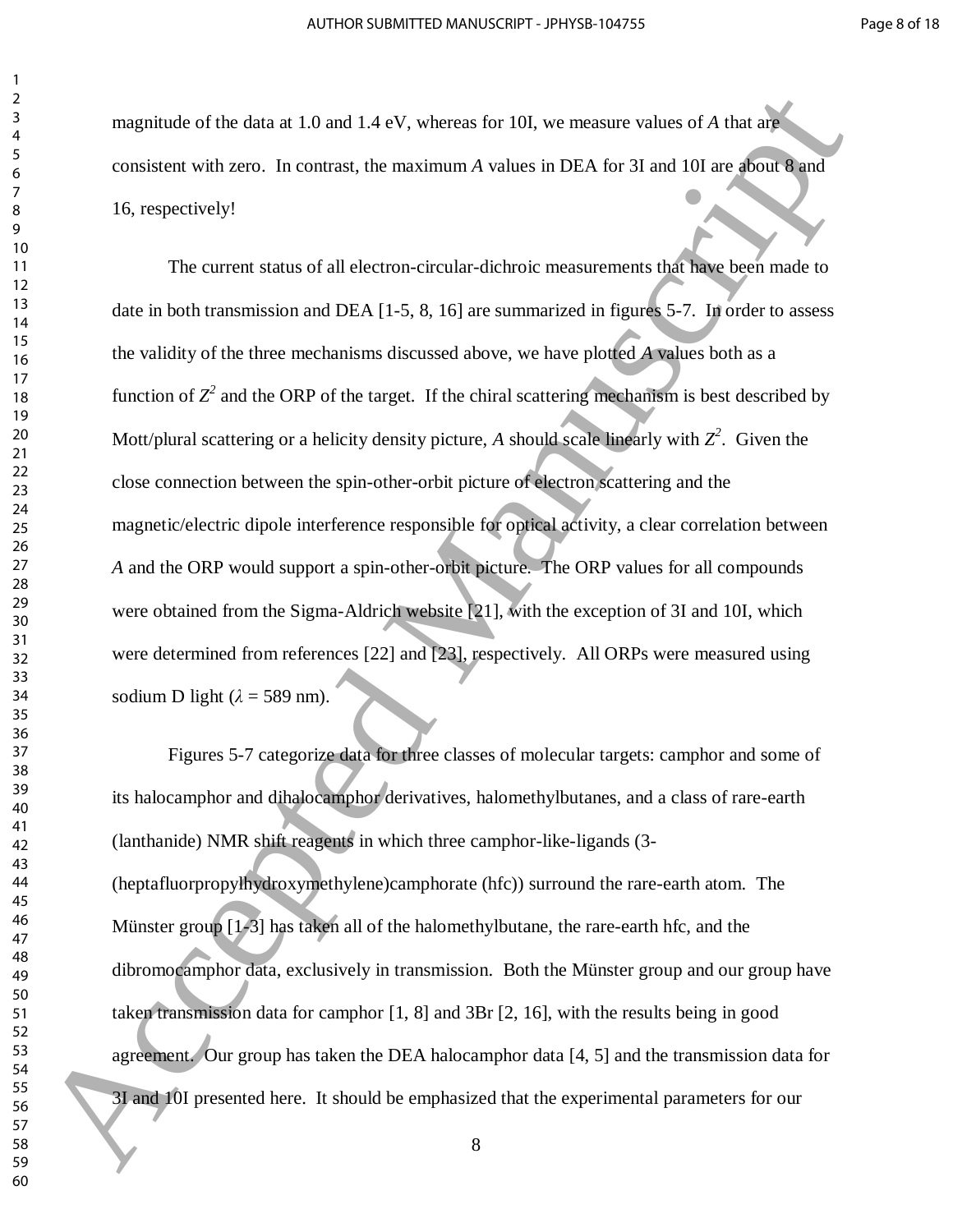transmission studies were different from those of the Münster group. Specifically, they used an electron beam of energy width  $\sim 0.3$  eV and polarization of  $\sim 40\%$ , and the electron beam was attenuated by ~90% due to target scattering. To make a valid comparison between our data and theirs in figures 5(a) and 5(b), we scaled their bromocamphor and dibromocampor data to match our experimental conditions as discussed in reference [16]. The Münster halomethylbutane and rare-earth hfc data (figures 6 and 7) are taken directly from the values they reported without any energy convolution or adjustment for incident electron polarization or electron beam attenuation factors.

 The data used to create figures 5-7 are the largest reported absolute values of *A* for a given collision channel and target for incident electron energies > 1 eV. In some compounds, *A* increases rapidly at the lowest energies investigated. However, as discussed in reference [2] and based upon our own experience, these lowest-energy data are likely contaminated by instrumental effects, and they are therefore not included. This way of presenting the data ignores an important aspect of the electron-molecule chiral interaction: its energy dependence and the probable importance of negative ion resonances. By focusing on the largest value of *A* for a given target and reaction channel, though, we are presumably selecting the case of optimal collision conditions for chiral interactions and can focus on the zeroth-order problem - possible correlations of *A* with  $Z^2$  and/or the target's ORP. Framewission stadies were different from those of the Mitrosta group. Specifically, they wed an<br>
shortcombean of energy width -0.3 eV and polarization of -40%, and the electron beam was<br>
articulated by -90% due to target

The following conclusions may be drawn from the data.

Camphor-derivatives (figure 5). We consider first only the molecules in which the high-*Z* atom is varied exclusively in the 3-position: camphor, 3Br, and 3I. Both the transmission (figure 5(a)) and DEA (figure 5(c)) data scale linearly with  $Z^2$ , but this does not allow us to distinguish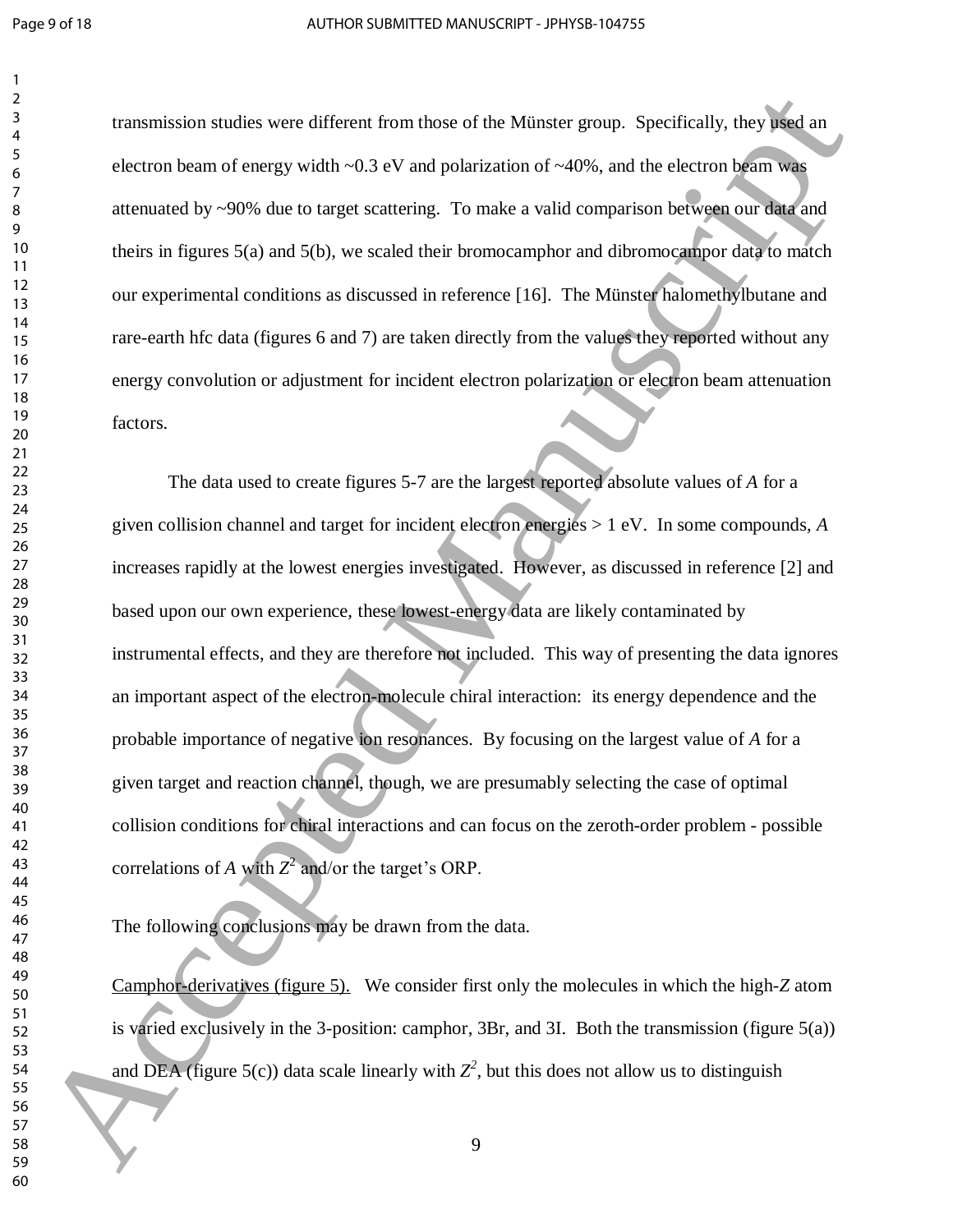between the helicity density and Mott/plural scattering mechanisms. Much is learned, however, by adding the 10-iodocamphor and the 3,9-dibromocamphor results. The 10I DEA data (figure 5(c)) cannot be explained in either a simple Mott scattering picture or by a helicity density calculation [5]. However, in transmission, the helicity density model does account for the reduction of *A* for both dibromocamphor [6] and 10I [5]. We thus argue that while the transmission data is consistent with Mott/plural scattering, it has more comprehensive, quantitative theoretical support from helicity density calculations [5]. Unfortunately, this view is blurred by the fact that all of the transmission data exhibit a smooth, monotonic (albeit nonlinear) increase of *A* with ORP (figure 5(b)). The ORP scaling is non-existent for DEA (figure 5(d)). Halomethylbutane derivatives (figure 6). The transmission data scale linearly with both  $Z^2$  and the ORP, so no conclusions can be drawn. between the helicity density and Mantyland scattering mechanisms. Much is known, helicons,<br>
by adding the 10-iodecumphor and the 3.9-dilvoonceamphor results. The 101 DEA dila trigate<br>
for ) standard the condition and the

Rare-earth complexes (figure 7). Unlike the halomethylbutanes, where *A* correlates nominally with both ORP and  $Z^2$ , there is no obvious scaling of any kind with the rare-earth hfcs. We note that while the ORP values are positive for three of the targets, the largest *A* occurs for Yb(hfc), which actually has a negative ORP.

 The camphor-family transmission data, shown in figures 5(a) and 5(b), have provided the most complete picture to date of how a chiral stereochemical system scatters polarized electrons. Like the DEA 3Br and 3I data, the transmission data scale well with  $Z^2$ , but with transmission, the 10I and dibromocamphor data departures from this simple scaling can be explained semiquantitatively by helicity density calculations [5,6] and, in a more hand-waving way, by a Mott scattering picture. This would seem to give a first, incremental understanding of the electronchiral molecule scattering problem, were it not for the fact that the transmission *A*-values for the entire camphor family lie on a fairly smooth, monotonically-increasing curve that is a function of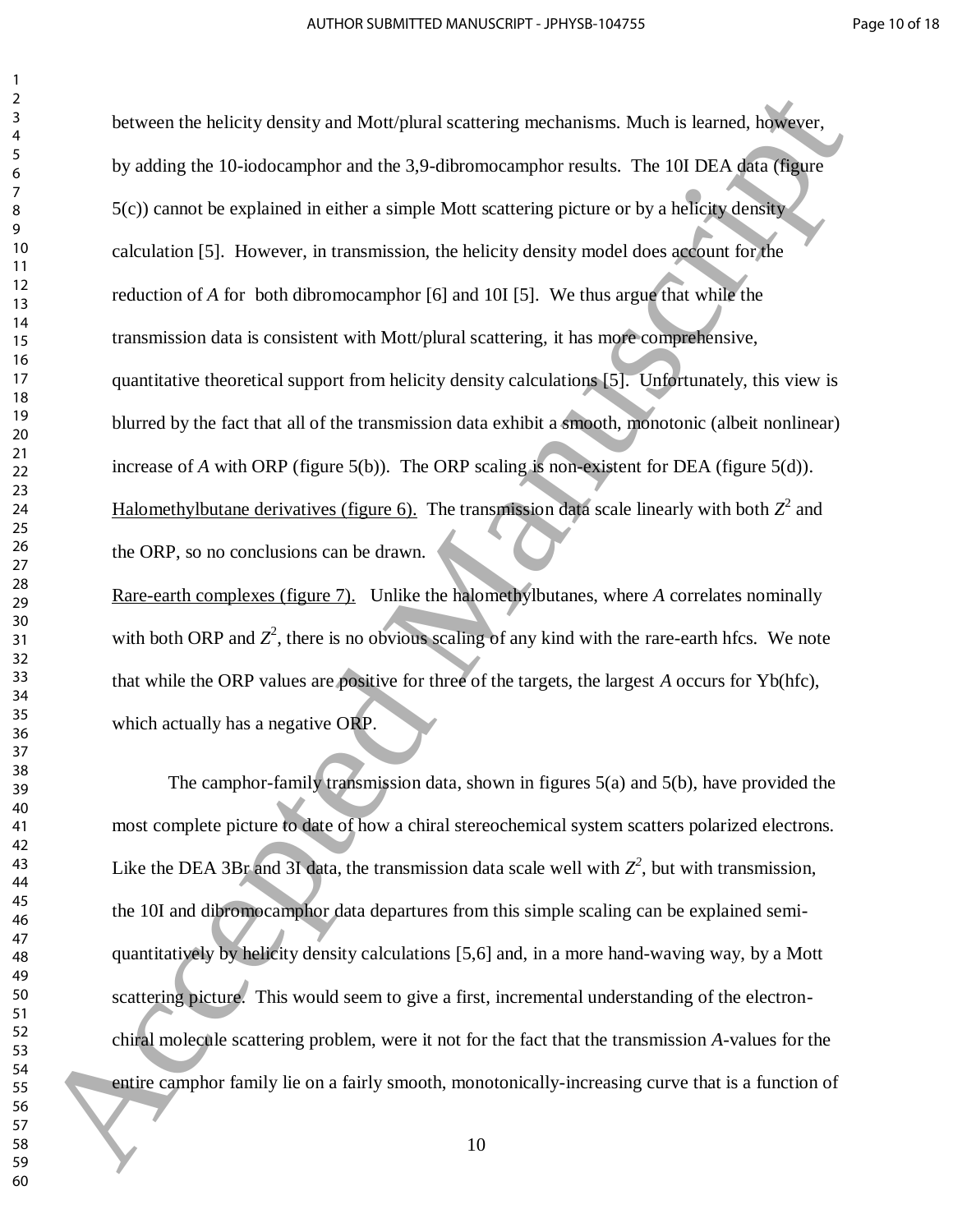the ORP of the target. Overall, these emergent patterns of functional dependence still don't allow us to identify unambiguously a dynamical scattering model for these targets. It is at least clear that DEA and quasi-elastic total scattering rely differently upon the (crudely-characterized) classical mechanisms we have identified here.

 It would be interesting to revisit the rare-earth hfc targets, which are "propeller" molecules, having the high-Z rare earth atom at the hub of the three camphorate-ligand (hfc) "blades." The Münster data were taken with targets in which all the blades had the same camphor-like chirality, but which were racemic mixtures of left- and right-handed blade configurations. Thus, the heavy atom was not at a chiral center of the molecule. New experiments with targets having chirally-pure blade arrangements might yield a correlation of *A* with either  $Z^2$  or ORP. More generally, the future of these studies must surely include a more robust theory effort. 14<br>
16 ORP of the target. Overall, these envergent patterns of functional dependence still disperse allow us to identify unambiguously a dynamical scattering redshift from these targets. It's at heat of the state of the s

## **ACKNOWLEDGEMENTS**

The authors would like to thank P.D. Burrow for his substantial assistance throughout this project. This work was funded by the U.S. National Science Foundation, Grant Nos. PHY-1206067 and PHY-1505794. We also thank Northumbria University for awarding an Anniversary Research Fellowship to FWL.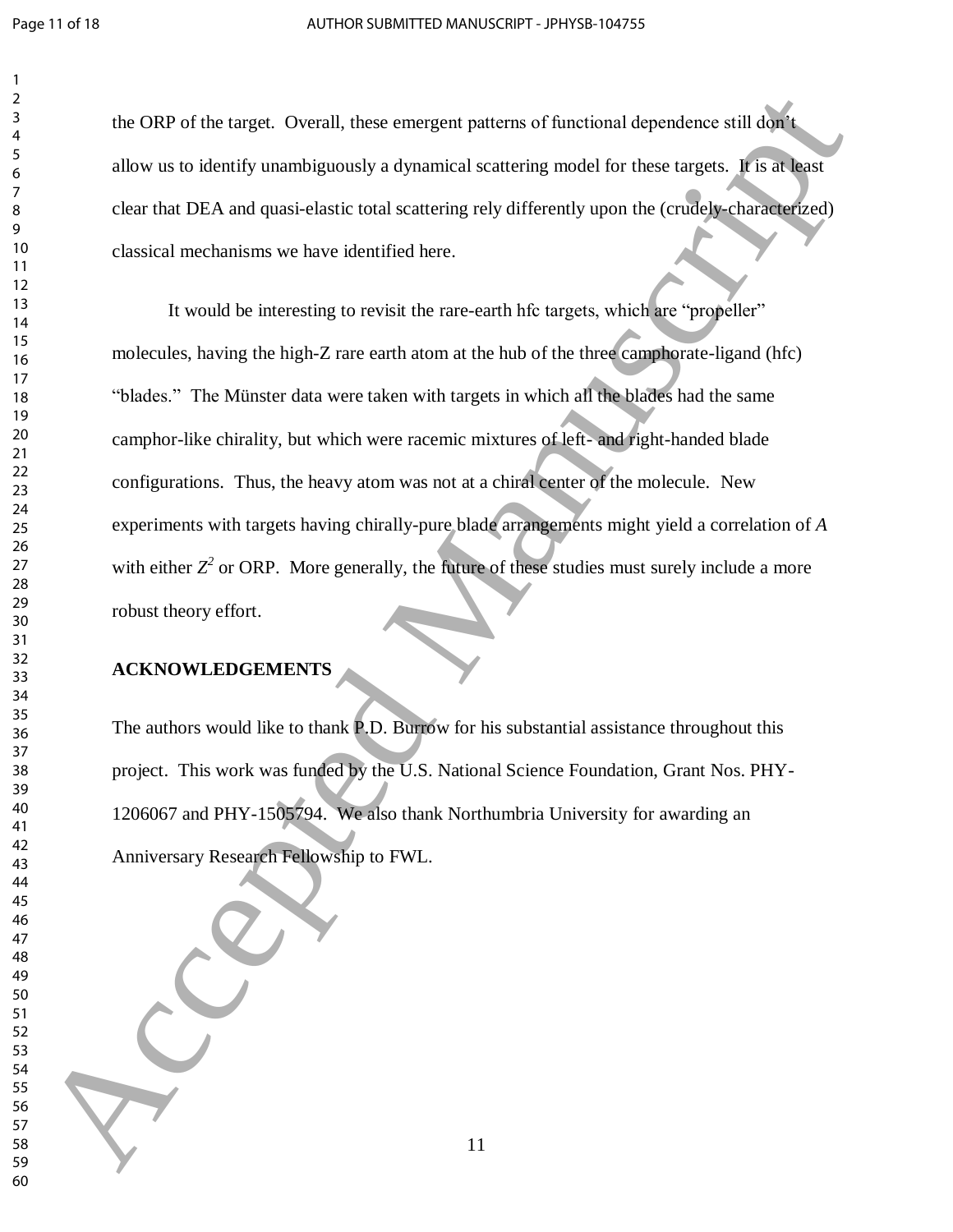### **REFERENCES**

- [1] Mayer S and Kessler J 1995 *Phys. Rev. Lett.* **74** 4803
- [2] Mayer S, Nolting C and Kessler J 1996 *J. Phys. B: At. Mol. Opt. Phys.* **29** 3497
- [3] Nolting C, Mayer S and Kessler J 1997 *J. Phys. B: At. Mol. Opt. Phys.* **30** 5491
- [4] Dreiling J M and Gay T J 2014 *Phys. Rev. Lett.* **113** 118103
- [5] Dreiling J M, Lewis F W, Mills J D and Gay T J 2016 *Phys. Rev. Lett.* **116** 093201
- [6] Scheer A M, Gallup G A and Gay T J 2006 *J. Phys. B: At. Mol. Opt. Phys.* **39** 2169
- [7] Gay T J 2009 *Adv. At. Mol. Phys.* **57** 157
- [8] Trantham K W, Johnston M E and Gay T J 1995 *J. Phys. B: At. Mol. Opt. Phys.* **28** 1543

[9] Kessler J 1982 *J. Phys. B* **15** 101

[10] Walker D W 1982 *J. Phys. B* **15** 289

[11] Gallup G A in *Electron Collisions with Molecules, Clusters, and Surfaces*, edited by Ehrhardt H and Morgan L A 1994 (Plenum, New York) pps. 163-170

[12] Condon E U 1937 *Rev. Mod. Phys.* **9** 444

[13] Mott N F and Massey H S W 1965 *The Theory of Atomic Collisions*, 3rd ed. (Oxford, New York) p. 235. **EXERCISE:**<br>
11 Mayer S and Kessler J 1995 Phys. Rev. Lem. 74 4803<br>
12 Mayer S. Nobling C and Kessler J 1995 Phys. R. A. Mol. Opt. Phys. 29 3 Rev.<br>
19<br>
19 13 Nobling C. Mayer S and Kessler J 1997 J. Phys. B. A. Mol. Opt.

[14] Rich A, Van House J and Hegstrom R A 1982 *Phys. Rev. Lett.* **48** 1341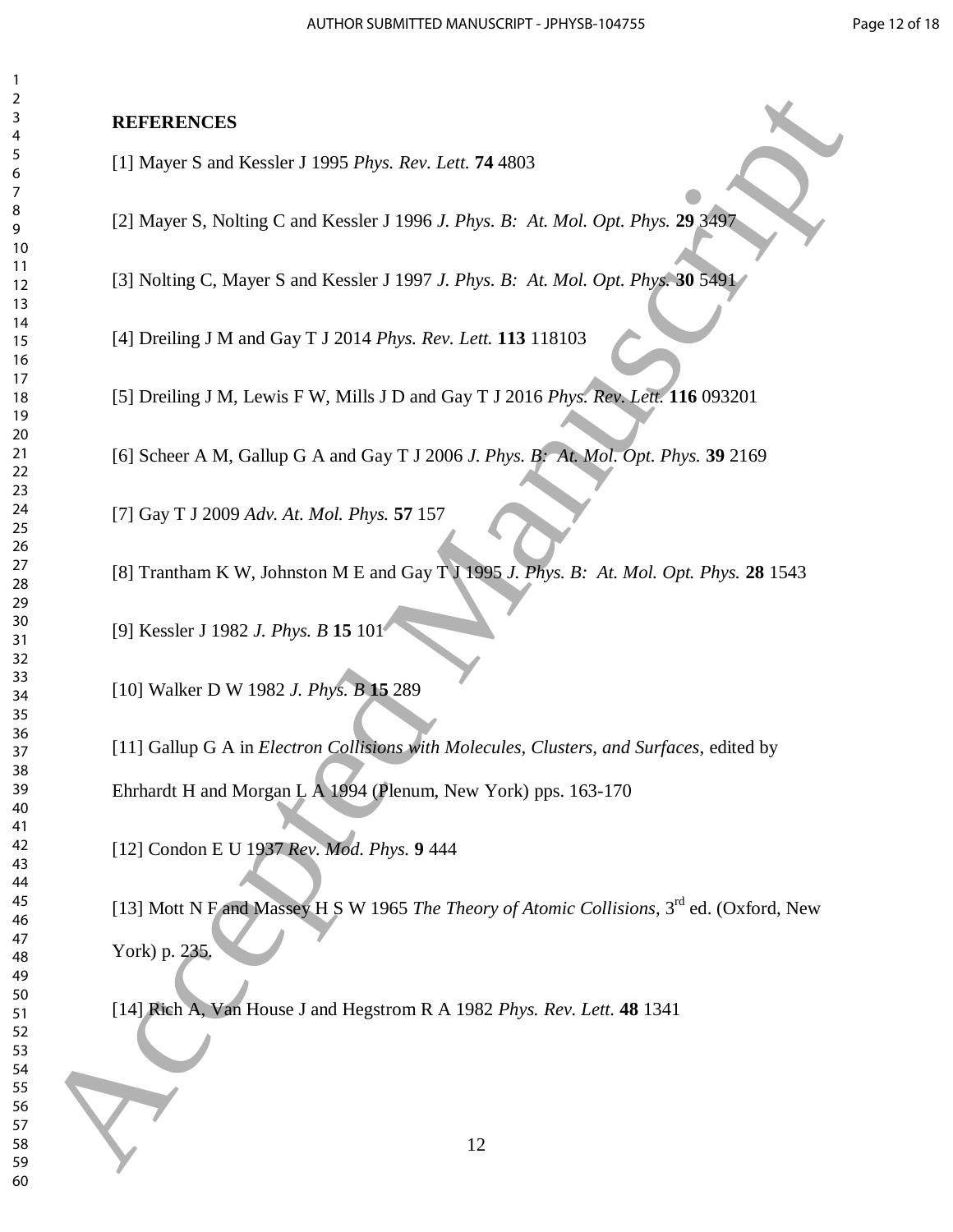| 2                            |
|------------------------------|
| 3                            |
| 4                            |
| 5                            |
| 6                            |
|                              |
| 8                            |
|                              |
| 9                            |
| 10                           |
| 1<br>$\mathbf{1}$            |
| 1<br>$\overline{c}$          |
| 13                           |
| 14                           |
| 15                           |
| 16                           |
| 1                            |
| 18                           |
| 19                           |
|                              |
| 20                           |
| $\overline{21}$              |
| $\overline{2}$<br>,          |
| $\overline{2}$<br>3          |
| $\frac{24}{5}$               |
| 25                           |
| 26                           |
| 27                           |
| 28                           |
| 29                           |
|                              |
| 30                           |
| $\overline{\textbf{3}}$      |
| $\overline{\mathbf{S}}$<br>, |
| $\overline{\mathbf{3}}$<br>ξ |
| 34                           |
| 35                           |
| 36                           |
| 37                           |
| 38                           |
| J                            |
| $\frac{3}{2}$                |
| 40                           |
| 41                           |
| 42                           |
| 43                           |
| 44                           |
| 45                           |
| 46                           |
| 47                           |
| 48                           |
| 49                           |
|                              |
| 50                           |
| 51                           |
| 52                           |
| 53                           |
| 54                           |
| 55                           |
| 56                           |
| 57                           |
| 58                           |
| 59                           |
|                              |

[15] Gay T J, Johnston M E, Trantham K W and Gallup G A 1996 in *Selected Topics in Electron Physics*, edited by Campbell D M and Kleinpoppen H (New York, Plenum) pps. 159-170 16 Accepted Manuscript Computation We Referred Computer California Scheme Tapeies in November<br>
60 Accepted Manuscript D. M. and Kielapoppen H. Obey York: Remain (pps. 1594170)<br>
16 Accepted Manuscript D. M. and Kielapoppen

[16] Dreiling J M and Gay T J 2015 *J. Phys.: Conf. Ser.* **635** 012015

[17] Pierce D T, Celotta R J, Wang G -C, Unertl W N, Galejs A, Kuyatt C E and Mielczarek S R *Rev. Sci. Instrum.* **51** 478

[18] Gay T J, Furst J E, Trantham K W and Wijayaratna W M K P 1996 *Phys. Rev. A* **53** 1623

[19] Dreiling J M, Burtwistle S M and Gay T J 2015 *Appl. Opt.* **54** 763

[20] Bevington P R and Robinson D K 1992 *Data Reduction and Error Analysis for the Physical Sciences* (McGraw Hill, New York) p. 58.

[21] http://www.sigmaaldrich.com/united-states.html

[22] Mathieu J P and Perrichet J 1935 *Comptes Rendus Hebdomadaires des Seances de* 

*l'Academie des Sciences* **200** 1583

[23] Lewis F W, Egron G and Grayson D H 2009 *Tetrahedron: Asymmetry* **20** 1531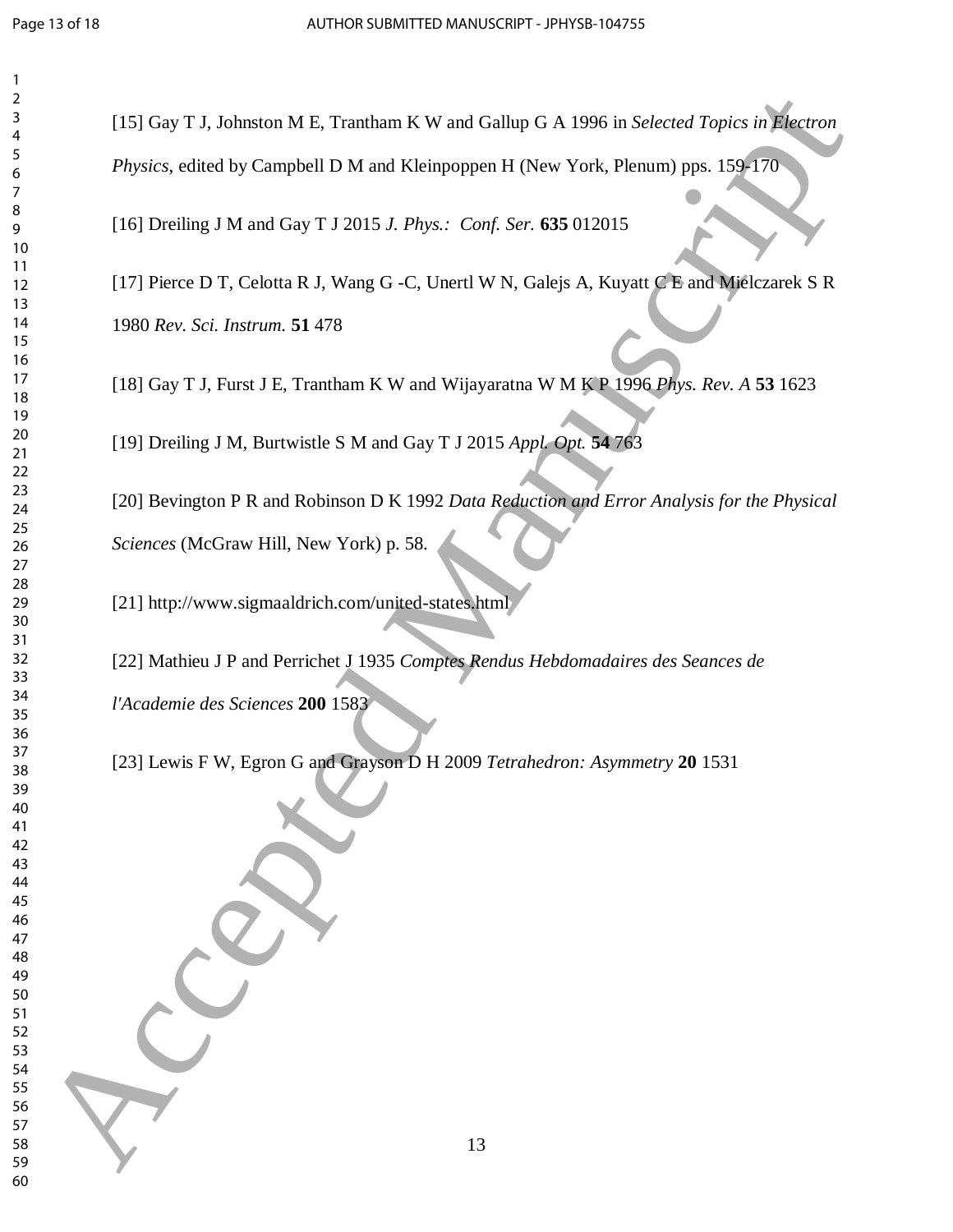

**Figure 1.** Schematic diagrams of collisional mechanisms in transmission experiments leading to chiral asymmetries showing (a) Mott scattering, (b) spin-other-orbit coupling, and (c) helicity



Figure 2. Chiral camphor-derivative molecules studied in this experiment. The (+)-enantiomers are shown, and chiral centers are indicated with red circles.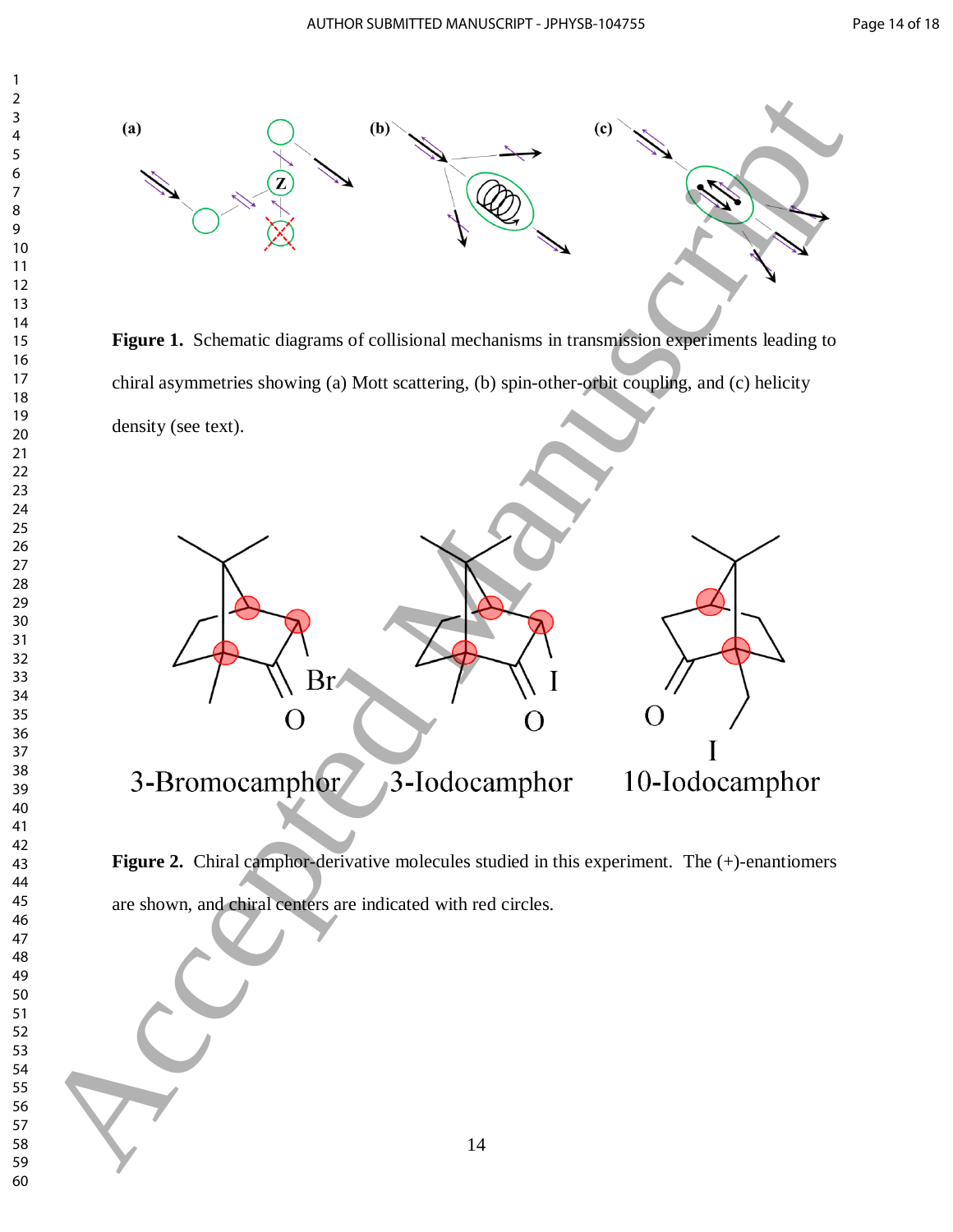

**Figure 3.** Schematic of the target elements, including the incident  $(I_0)$  and transmitted  $(I_t)$ electron beams, the target cell structure, and the Faraday cup assembly (elements 8-10) used to measure the transmitted beam. Other electrostatic lens elements (1, 2, 4, 5), retarding-field meshes (6, 7), and a beam-defining aperture (3) are indicated as well. Figure from [4].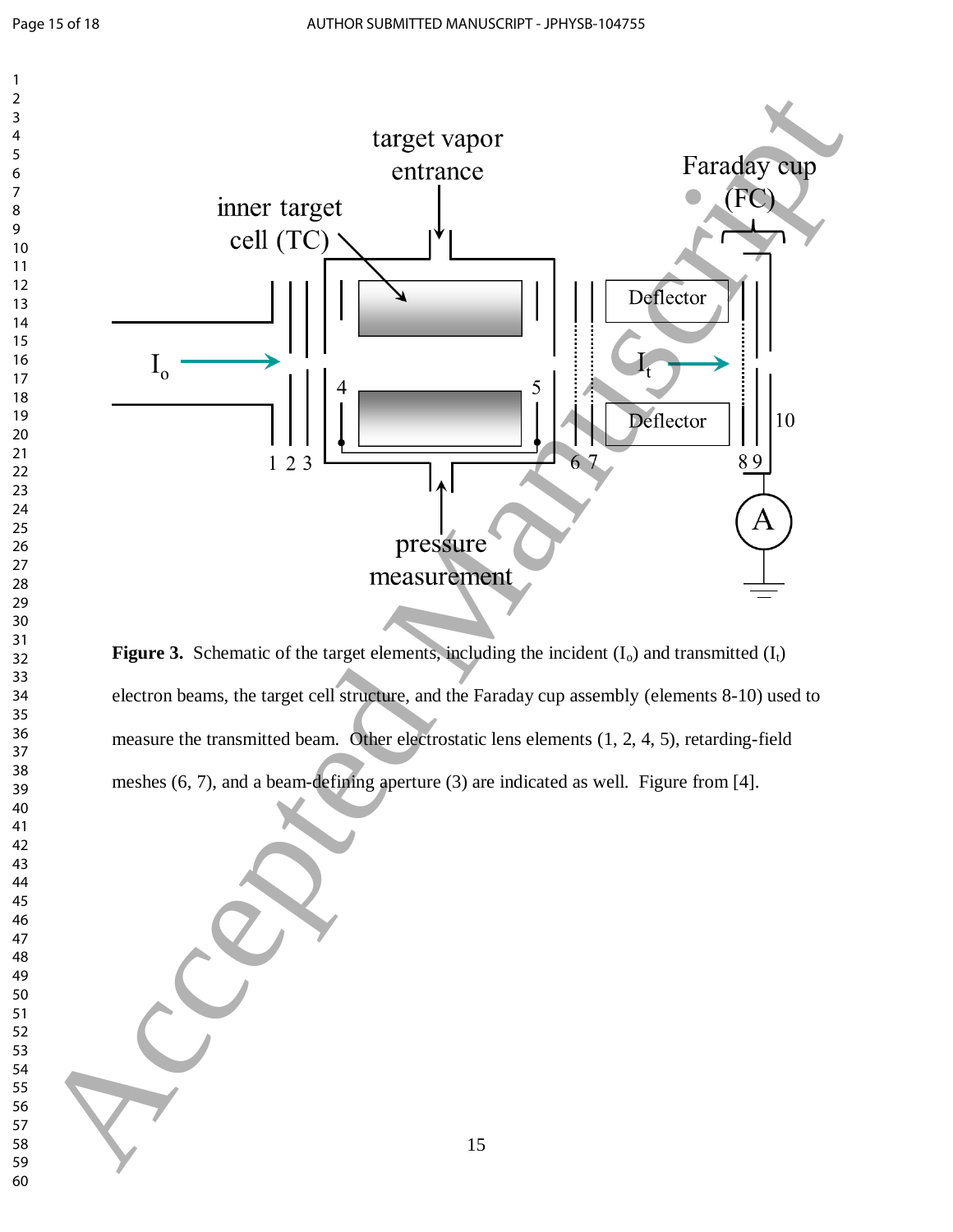

**Figure 4.** Measured transmission asymmetries, *A*, as a function of mean electron energy for each halocamphor compound investigated in this study: (a) 3-bromocamphor (3Br), (b) 3 iodocamphor (3I), and (c) 10-iodocamphor (10I). Squares (black) and circles (red) represent opposite settings of the final quarter-wave plate, which should give asymmetry measurements of opposite sign. When asymmetry data was collected at both quarter-wave plate settings, the uncertainty was calculated by finding the quadrature sum of the statistical and systematic uncertainties (see text). For data collected at only one quarter-wave plate setting, the uncertainty is just the statistical uncertainty.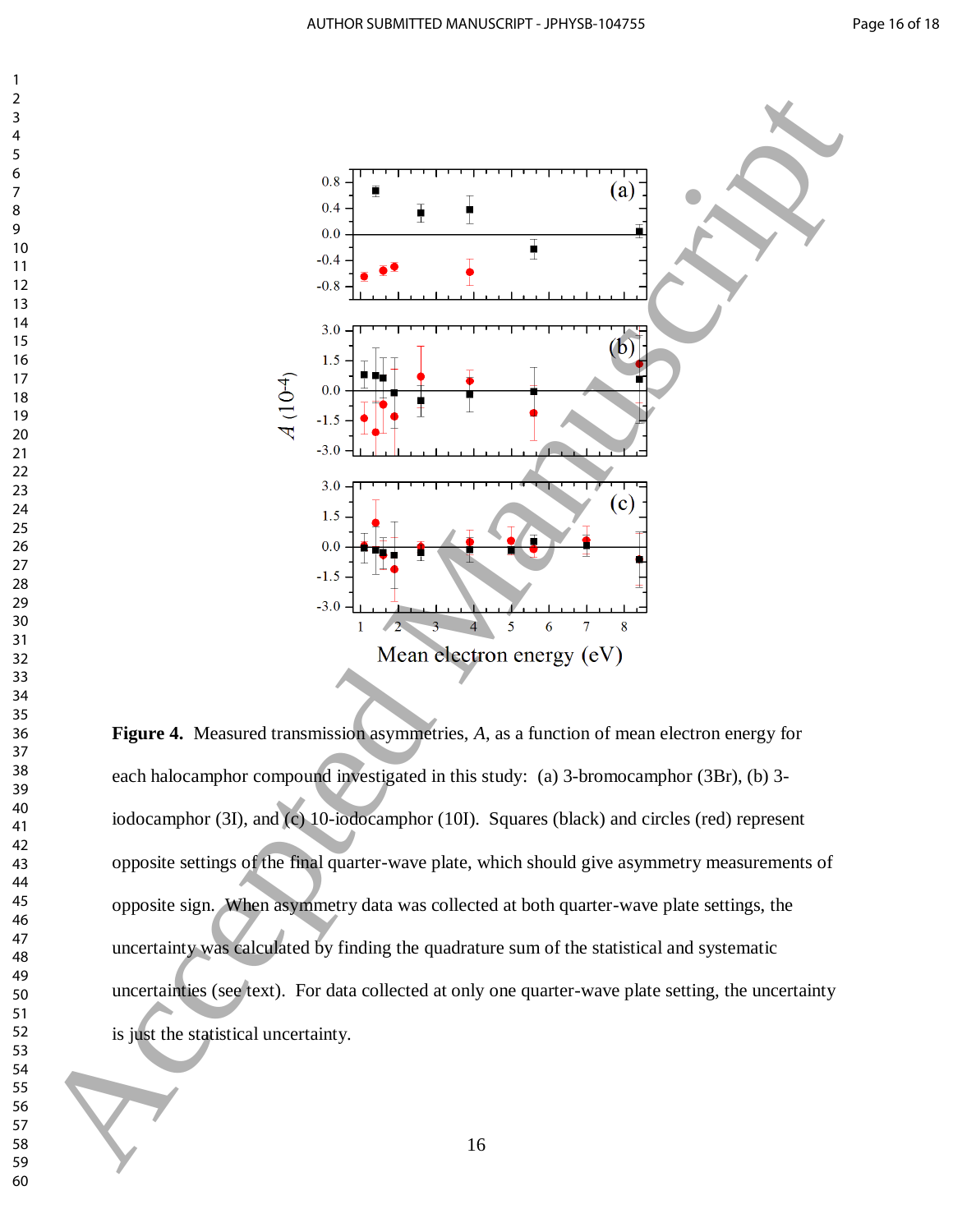

**Figure 5.** Electron circular dichroism asymmetries, *A*, with camphor-derivative targets for both quasi-elastic scattering in transmission (a, b) and dissociative electron attachment (DEA; c, d). The data are plotted as a function of the optical rotatory power (ORP) and  $Z^2$ , where Z is the highest nuclear charge in the molecule. Open circles denote either 10-iodocamphor (light blue) or 3,9-dibromocamphor (magenta), and solid circles correspond to camphor (black), 3 bromocamphor (red), and 3-iodocamphor (blue). The solid lines are linear fits to the data forced through zero.